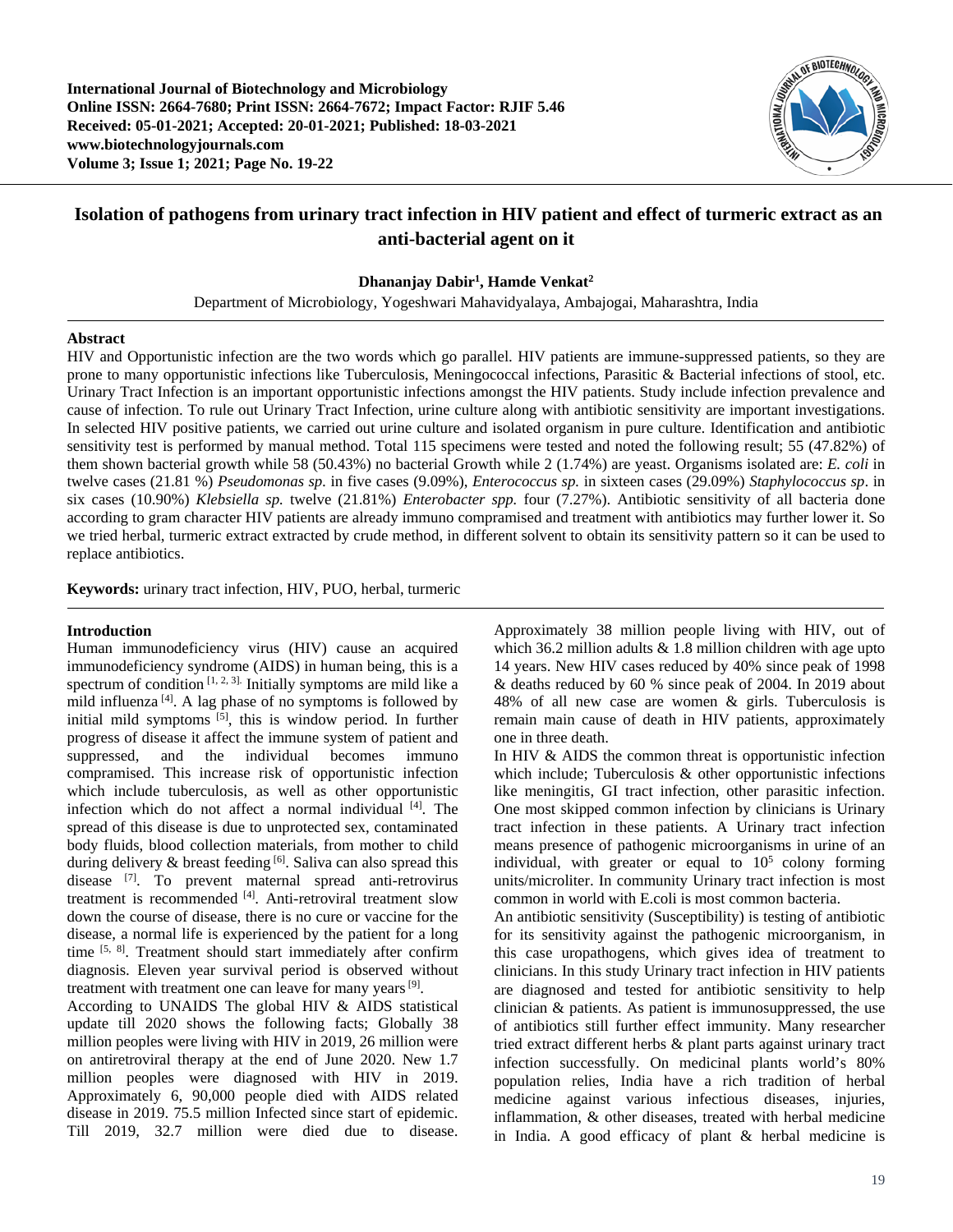noticed, also these medicines are much cheaper than modern medicines available  $[12]$ . We also used crude extract of turmrric In different solvent and tested against the different bacterial uropathogens isolated, for its sensitivity, and to replace antibiotics if possible. Turmeric is a common food ingredient in world which is available in every Kitchen. It is mostly used for its aroma & included in spice. For every preparation like vegetable, baking, curry, serials, fast foods, rice, nonvegetarian food cooking, almost in all Type of cooking it is used widely. It belongs to ginger family Zingiberaceae and product of Curcuma longa. Turmeric tuber is a juicy tuber from which juice can be extracted easily (Fig 1). The extract of turmeric is curcumin which is used in many herbal medicine as an anti-microbial & anti-inflammatory. We also tested turmeric tuber extract (juice) to check its usefulness against uropath isolated from HIV patients.

# **Method and Material**

Confirm diagnosed HIV patients selected for study and details of the patient noted. A morning midstream urine sample of patient is collected in a sterile container with proper aseptic precautions. Collected sample inoculated on Nutrient agar, Mac Conkey's agar, for isolation and primary identification by colony characters, Gram's stain, and motility. Isolated bacteria identified by streaking on HI chrome UTI agar, different biochemical like IMViC, Catalase, Oxidase, Urease, different sugar fermentation.

Sensitivity test is carried out on isolated strains with selected antibiotics with reference to CLSI & clinician's choice. Sensitivity is carried out by preparing a 0.5 Mc farmland suspension of isolate & spreading evenly it on Muller Hinton agar by sterile cotton swab. Selected pre-soaked sterile antibiotic discs for Gram positive, Gram negative & pseudomonas spp. are used (Kirby Bauer method). Results of sensitivity noted next morning.

As we earlier mentioned these patients are immunosuppressed & antibiotic still lower the immunity, for that we tried turmeric a common ingredient used in food, to replace antibiotics We prepared extract by dissolving the powder of turmeric in Distilled water (10% w/v) by heating to boil till reduced to half quantity & then continuous agitating at 150 rpm for 24 hrs. Also methanol, ethanol, acetone solvent is used in which 10% w/v powder of turmeric dissolved by continuous agitation at 150 rpm for 24 hrs. In a screw tight bottle. A fresh juice of turmeric tuber (Fig1) is also prepared, for this first the tuber is washed with 0.5% mercuric chloride to disinfect it and followed by sterile distilled water wash, then we crushed this tuber to extract the juice. These all then filtered through Whatman filter paper No 1 to recover final solution. In these solutions sterile discs from Hi-media is socked  $&$  dried at 60°C. These discs were then used instead of antibiotic to obtain sensitivity pattern. Representative sample from each strain is used & also MDR strains. Observation noted & compared.



**Fig 1:** Turmeric tuber

#### **Results**

## **Isolation of pathogens from UTI Patient.**

Total 115 pathogens isolated from HIV patients suffering from Urinary Tract Infection. Morphological, cultural and some biochemical characters were studied and tentatively identified up to genus level. These cultures periodically subcultured on Nutrient Agar slants.

# **Preparation of turmeric extract.**

About 10.00 g of dried powdered was mixed 100 ml each of distilled water, acetone, methanol, and ethanol in flasks separately and kept at room temperature for 24 hrs. During this period, shaking of the flasks was performed regularly. The solvent soluble compounds were filtered using double Whatman filter paper (Whatman™).

Tumric tuber is disinfected with 0.5% mercuric chloride & then washed with sterile

Distilled water. This washed tuber then crushed &extracted. Extracted tuber juice then filtered & used

# **Antimicrobial activity of turmeric extract by disk diffusion susceptibility method**

The antibacterial activity of different solvent extracted samples of turmeric was carried by disc diffusion assay as described in Bauer *et al* <sup>[12]</sup>. Briefly, for disc diffusion assay, Mueller Hinton agar plates evenly inoculated all over area of plate with a sterile cotton swab with the respective test microorganisms. Antibiotc disc from Hi media & discs prepared from turmeric extract & turmeric tuber are placed in differnt plates aseptically. The plates were incubated in an upright position at 37 °C for 24 h. The diameters of inhibition zones (in mm) were measured. Going through all method  $\&$ observation w noted following Results. 3.4 Total 115 HIV patients tested for Urinary tract infection 55 (47.82%) patients shown positive for bacterial growth while 58 (50.43%) Negative for growth. In two patient Candida spp. growth Detected (3.63%). As shown in Chart No.13.5 out of 55 positive isolates we identified *Enterococcus spp*. 16 (29.09%), *E.coli* 12 (21.81%), *Klebsiella spp*. 12 (21.82), *Staphylococci spp*. 06 (10.90%), *Pseudomonas spp.* 05 (9.09%), *Enterobacter spp*. 04 (7.27%). As shown in chart No. 23.6 All strains shown good sensitivity except one MDR *Staphylococcus aurius.*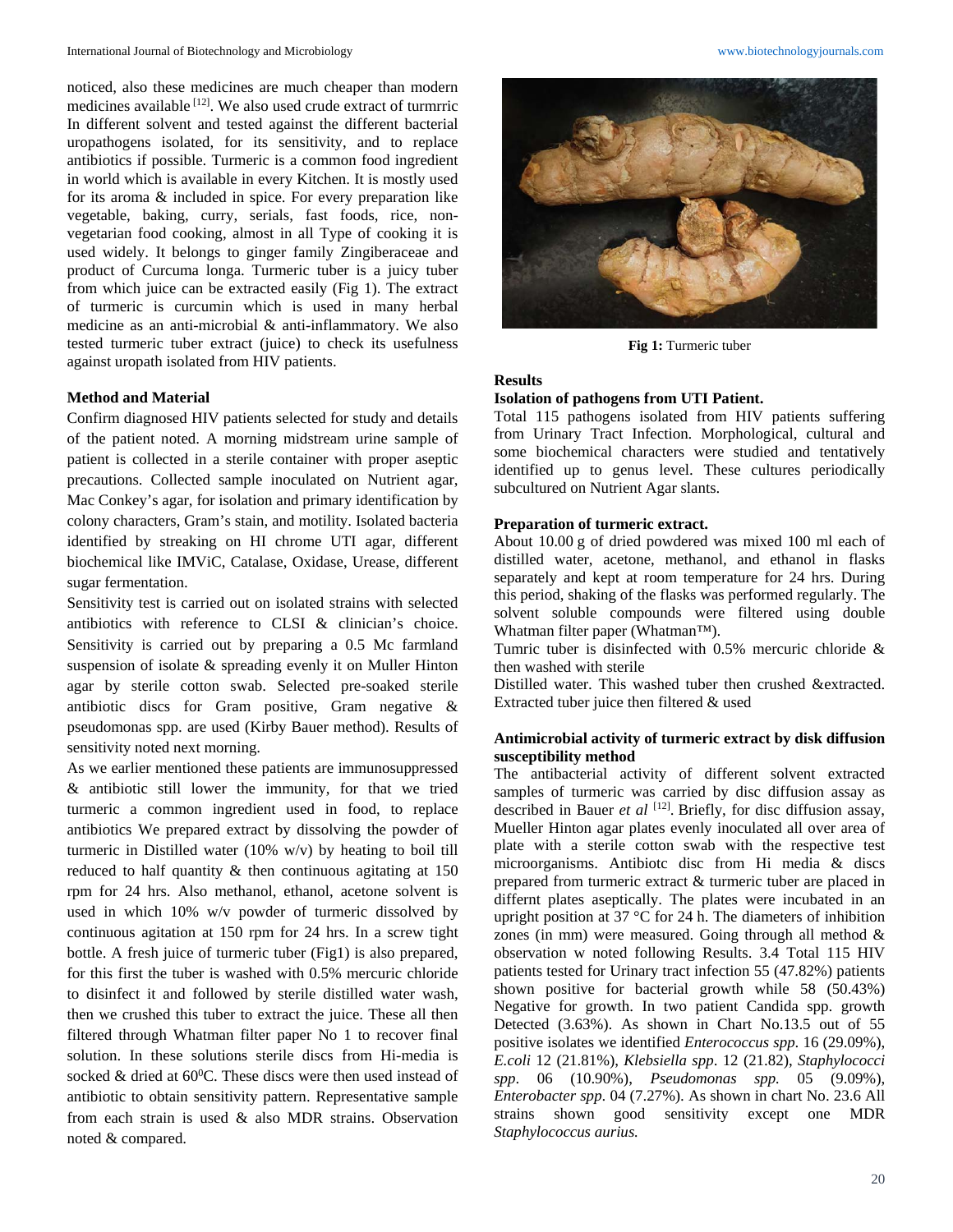3.7. Gram negative shown good sensitivity to Amoxycillin/Clauvanic acid, Meropenum, Amikacin, Piperacillin/Tazobactum. Gram positive sensitive to Meropenem Amoxycillin/Clauvanic, Nitrofurantoin.

3.8. To avoid administration of antibiotics to these immunosuppressed patients we tried representative sample from each stain for sensitivity against turmeric extract in different solvent; Water, Acetone, Ethanol & Methanol along with blanks. Also extracted juice from fresh turmeric tuber (Un dried) & used. Unfortunately we did not get any sensitivity to any bacteria tested. We found resistance in all isolates tested with these extracts. (Fig 2).



**Fig 2:** Showing Growth distribution



**Fig 3:** Showing species identified



**Fig 4:** MH agar plates showing resistsnt to turmeric extract.

The letter on plate denotes E; Ethanol extract of Turmeric, M; Methanol extract of turmeric, A; Acetone extract of turmeric, DW; turmeric extract in distilled water OH; turmeric tuber EB; Ethanol blank, MB; Methanol blank, AB; Acetone blank.

## **Discussion**

Tchounga S Kemajou, Anslem O Ajugwo *et al* tested 246 HIV patient for UTI  $\&$  out of these 141(57.3%) shown positive report [10] while study by Schonwald *et al*. observe 41% Positive infection among 96 patients. Francis Xavier, *et al* carried out semilar study at Karur District of Tamil Nadu, India, Out of 40 HIV positive patients they detected 31 positive for UTI.<sup>[11]</sup> In this project we also tested 115 HIV patients for UTI and the observation is; out of which 55 (47.82%) shown positive growth while 58 (50.43%) no growth, 2 (3.62% ) sample shown growth of Candida spp. *Enterococcus spp* is prominent of all (29.09%) while *E.coli*,& *Klebsiella spp*. (21.82% each) *Staphylococcus spp*.(10.90%), *Pseudomonas spp.* (9.09), *Candida* (3.63%). All these shown good sensitivity to the antibiotics tested, except *Staphylococcus aureus.* Even after good sensitivity we used turmeric extract to check sensitivity against it. We selected representatives sample strain of each species & checked sensitivity against turmeric extract in different solvent. Unfortunately not a single strain shown sensitivity against turmeric extract, all shown resistance. The extract in, water, acetone, ethanol, methanol is prepared by Simple dissolving turmeric powder in solvent as mentioned earlier, is a crude method applied which may have affected the results. A fine scientific method of extraction or extraction of curcumin may produce better results. So our trials will be continued with better extraction method & also with some other foods of medicinal value

# **Conclusion**

The HIV patients shown a significant no. of urinary infection in them with or without any symptoms. They are sensitive to antibiotics for which they were tested. The crude turmeric extract & turmeric tuber extract do not have any anti-bacterial effect on the isolated uropathogens, so, the extract turmeric & turmeric tuber cannot replace antibiotics when they are extracted by a crude method. Our research does not end here, but it opens the scientific window to try for a more scientific methods of extraction curcumin in much more pure & concentrated form. Further studies are needed using different food ingredient with medicinal values.

## **References**

- 1. Sepkowitz KA. "AIDS the first 20 years". The New England Journal of edicine. 2001; 344(23):1764-doi: 10.1056/NEJM200106073442306. PMID 11396444
- 2. Krämer A, Kretzschmar M, Krickeberg K. Modern infectious disease epidemiology concepts, methods, mathematical models, and public health (Online-Ausg. ed). New York: Springer, 2010, 88. ISBN 978-0-387- 93835-6.
- 3. Kirch W. Encyclopedia of Public Health. New York: Springer, 2008, 76-77. ISBN 978-1-4020-5613-0
- 4. "HIV/AIDS Fact sheet N°360". WHO. November 2015. Archivedfrom the original on, 2016.